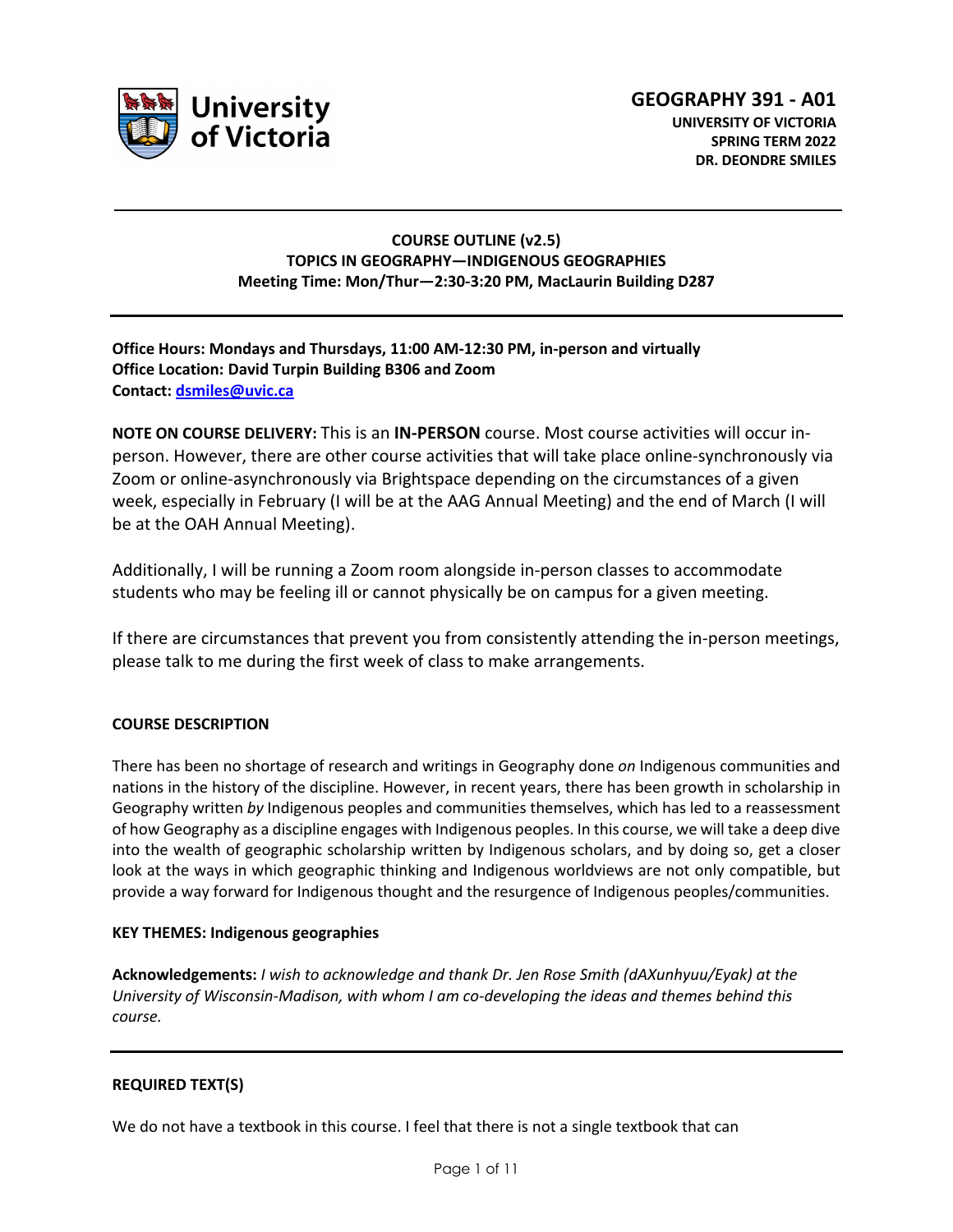authoritatively speak on the subject of Indigenous geographies, and at any rate, I do not want to burden you with extra financial cost for a textbook that we would use very infrequently. I would much rather highlight the work of Indigenous scholars and activists who are deeply engaged with this work. Therefore, our required texts will consist of journal articles, book chapters, zines and other publications written primarily by Indigenous authors and communities. I will post all required and supplemental media/readings on Brightspace.

## **LEARNING OUTCOMES**

Students will:

- Understand the contributions that Indigenous scholars have made to the discipline of Geography over the last several decades
- Understand the intersections between aspects of Indigenous worldviews and geographical concepts
- Be able to articulate current trends in Geography and how Indigenous viewpoints relate to them
- Be able to think critically about future directions in Geography and how these directions/trends can intersect with Indigenous thought and Indigenous resurgence

# **EVALUATION**

| Grade Breakdown                               | %  |
|-----------------------------------------------|----|
| <b>Weekly Reflections/Field Notes</b>         | 35 |
| In-Class Assignments/Attendance/Participation | 10 |
| Homeworks                                     | 25 |
| <b>Final Project</b>                          | 30 |

## **Weekly Reflections (35%)**

Each week, you will be asked to write a 2 to 3 page (maximum of 3 pages, double-spaced) reflection. What I am looking for is your reactions and your thoughts on what we've covered in class that particular week. There are no wrong ways of reflecting on what you've learned in class, but I am really wanting to 'hear' (see) your thoughts about the week's topic. Think of these as a form of 'field notes' about how you're thinking about the topics! These reflections are meant to be very low stakes ways that allow me to see how you're thinking about the topics we've covered—as long as you are completing them to the best of your ability, you will do well. **Writing reflections will not be due during reading break or the final week of the course.**

# **In-Class Assignments/Participation (Approx. 10%)**

Besides the lectures, we will also devote some time towards discussing the readings and lectures in class, in a seminar-style setting. Students should come to class prepared and ready to discuss and contribute to the larger discussion. Throughout the semester, there may be small in-class assignments or other activities as I see fit to assign.

I recognize that for some students, "in-person" participation may be anxiety inducing and difficult to do in a large class setting. Therefore, there are alternative ways for students to show that they are engaging with the course material and the lectures/guest lectures without having to do so in a way that can make them uncomfortable—these take the form of class participation roles—such volunteering to be an official note taker for a given class, developing seminar discussion questions, and other activities. I will discuss these roles more in detail in class.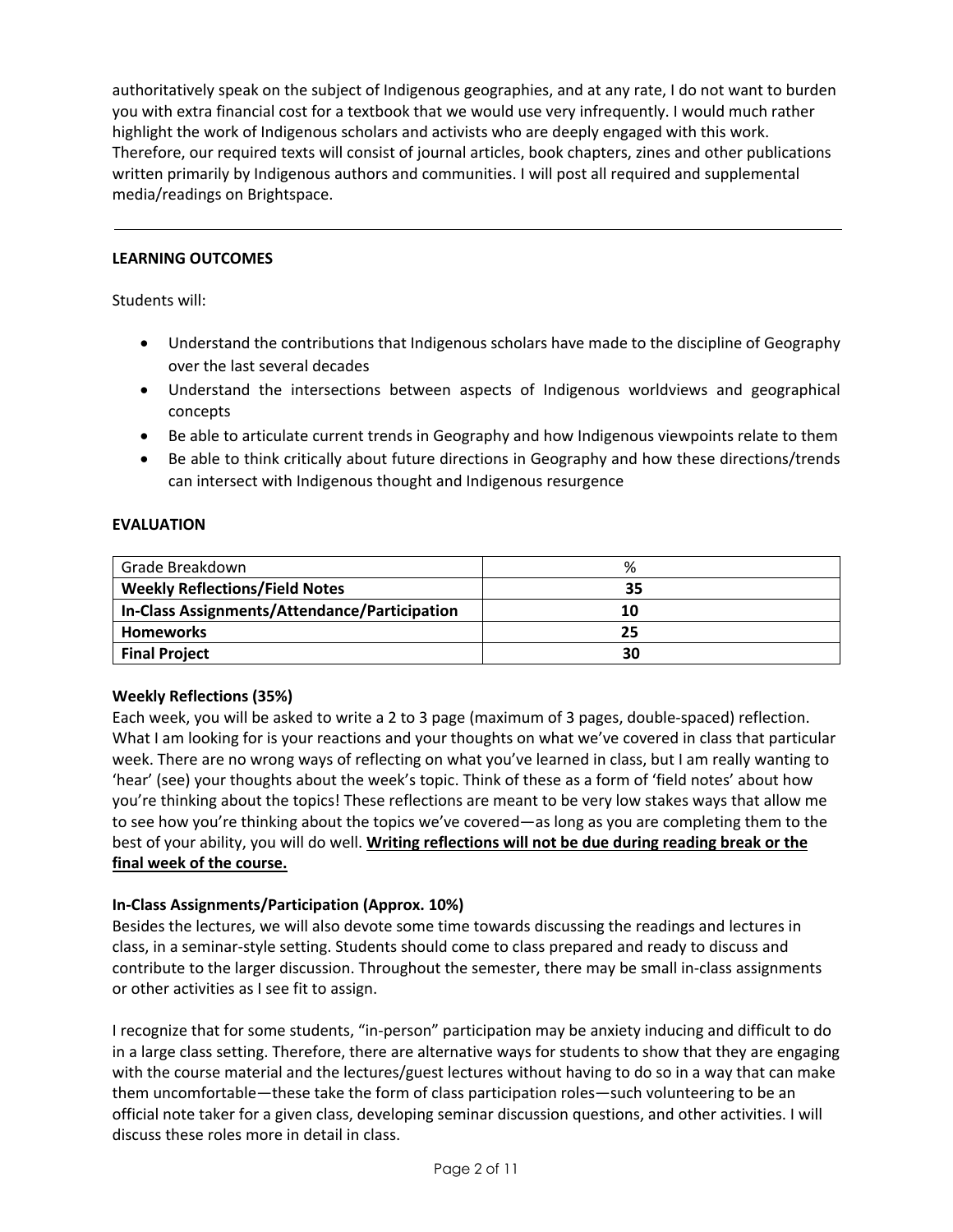# **Homeworks (Approx. 25%)**

We do not meet for a very long period of time during the week. So, much of the work that you do for this class will happen outside of class. To that end, there will be assignments that you will work on outside of class besides the weekly writing reflections, such as ArcGIS-based assignments, media analyses, and other various assignments. These will be announced as they come up.

#### **Final Paper (30%)**

The final assignment in this course will be the final paper/project, which will be due during the finals period. This assignment, which will be based on a topic chosen by the student and approved by me, will critically engage with the chosen topic and will seek to generate unique and/or interesting insights that the student uncovers through their research. My hope is that for undergraduate students, you will produce a paper that can serve as the nucleus of an undergraduate honours thesis or other capstone product in your undergraduate careers. If writing a paper is not your forte, you may choose to pursue a project, such as an artistic endeavour or other form of knowledge production, my hope is that your work will be of a similar professional quality.

#### **GRADING SYSTEM**

| Grade                  | <b>Grade point</b><br>value | Grade scale                 | <b>Description</b>                                                                                                                                                                                                                               |
|------------------------|-----------------------------|-----------------------------|--------------------------------------------------------------------------------------------------------------------------------------------------------------------------------------------------------------------------------------------------|
| A+<br>A<br>А-          | 9<br>8                      | 90-100%<br>85-89%<br>80-84% | Exceptional, outstanding and excellent performance. Normally<br>achieved by a minority of students. These grades indicate a<br>student who is self-initiating, exceeds expectation and has an<br>insightful grasp of the subject matter.         |
| $B+$<br>B<br><b>B-</b> | 6<br>5<br>4                 | 77-79%<br>73-76%<br>70-72%  | Very good, good and solid performance. Normally achieved by<br>the largest number of students. These grades indicate a good<br>grasp of the subject matter or excellent grasp in one area<br>balanced with satisfactory grasp in the other area. |
| $C+$                   | 3<br>2                      | 65-69%<br>60-64%            | Satisfactory, or minimally satisfactory. These grades indicate a<br>satisfactory performance and knowledge of the subject matter.                                                                                                                |
| D                      | 1                           | 50-59%                      | Marginal Performance. A student receiving this grade<br>demonstrated a superficial grasp of the subject matter.                                                                                                                                  |
| F                      | 0                           | $0 - 49%$                   | Unsatisfactory performance. Wrote final examination and<br>completed course requirements; no supplemental.                                                                                                                                       |
| N                      | 0                           | 0-49%                       | Did not write examination or complete course requirements by<br>the end of term or session; no supplemental.                                                                                                                                     |

As per the Academic Calendar:

#### **GEOGRAPHY DEPARTMENT INFO**

- Geography Department website: uvic.ca/socialsciences/geography/
- Geography Department Chair: geogchair@uvic.ca
- Geography Undergraduate Advising: geogadvising@uvic.ca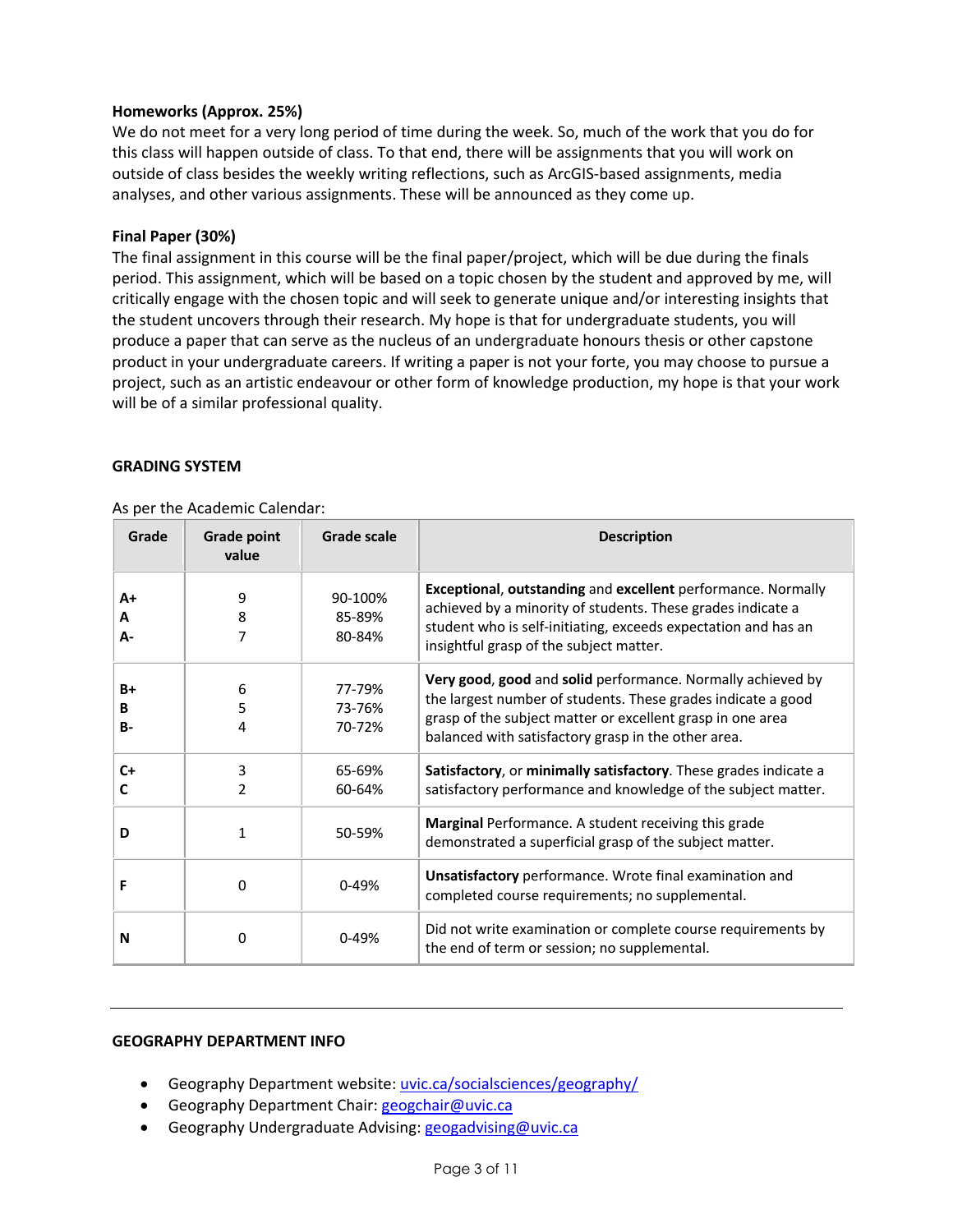#### **BRIGHTSPACE**

We will have a Brightspace page for the course, where you can find a schedule and download the readings for each week. Additionally, I will provide a "Q & A" discussion forum on Brightspace for students to talk to me and each other about any questions they may have about the readings.

So, if this applies to you, as it likely will to everyone this semester, consult the **Course Q&A discussion** in Brightspace and use the search function. I check and respond to these messages regularly and you may find that I've already addressed your question. If you don't find an answer, post your question to the discussion board. Your classmates may provide an answer before me.

The Course Q&A discussion is not appropriate for questions about your grade, illness, etc. In those situations, an e-mail is the best way to contact me. I will typically check and reply to e-mails and messages in the discussion boards every **24 hours on school days, but please allow up to 48 hours**.

#### **POLICY ON LATE ASSIGNMENTS**

Late take-home work is subject to a 10% penalty per day late. So, for example, if an assignment is due on Wednesday, if a student turns it in the following Wednesday, it will be subject to a 70% points penalty. The final assignment will also be subject to a late penalty—we will discuss this in class towards the end of the semester. **In-class work cannot be made up except in extenuating circumstances.**

#### **POLICY ON ATTENDANCE**

In a course that meets twice a week for only 50 minutes per meeting, attendance is very vital. You will do best in the course if you are attending class meetings and engaging with the material. I do take attendance in the course. If you miss enough classes, between the lower attendance grade as well as any in-class assignments you may miss, it will be more difficult for you to receive a good grade in the course.

While the attendance grade and participation grade are grouped together, do not take this as 'pressure' to speak up in class if you are uncomfortable doing so, or not feeling in a talkative mood on a given day. Simply put, if you are making a sincere effort to show up and participate, no matter in what form the participation takes, I will recognize that. **You will never be penalized for being shy or not 'speaking up' in class.**

If you have a genuine reason (known medical condition, a pile-up of due assignments on other courses, athletics teams, job interview, religious obligations etc.) for being unable to complete work on time, then some flexibility is possible—please let me know and we can talk about it. Additionally, given the circumstances surrounding the continuing COVID-19 pandemic, if there are ongoing medical, personal, or other issues that are likely to affect your work all semester, then please contact me to discuss the situation. I am willing to make accommodations and be flexible if it will help you be successful in this course.

## **MASK POLICY**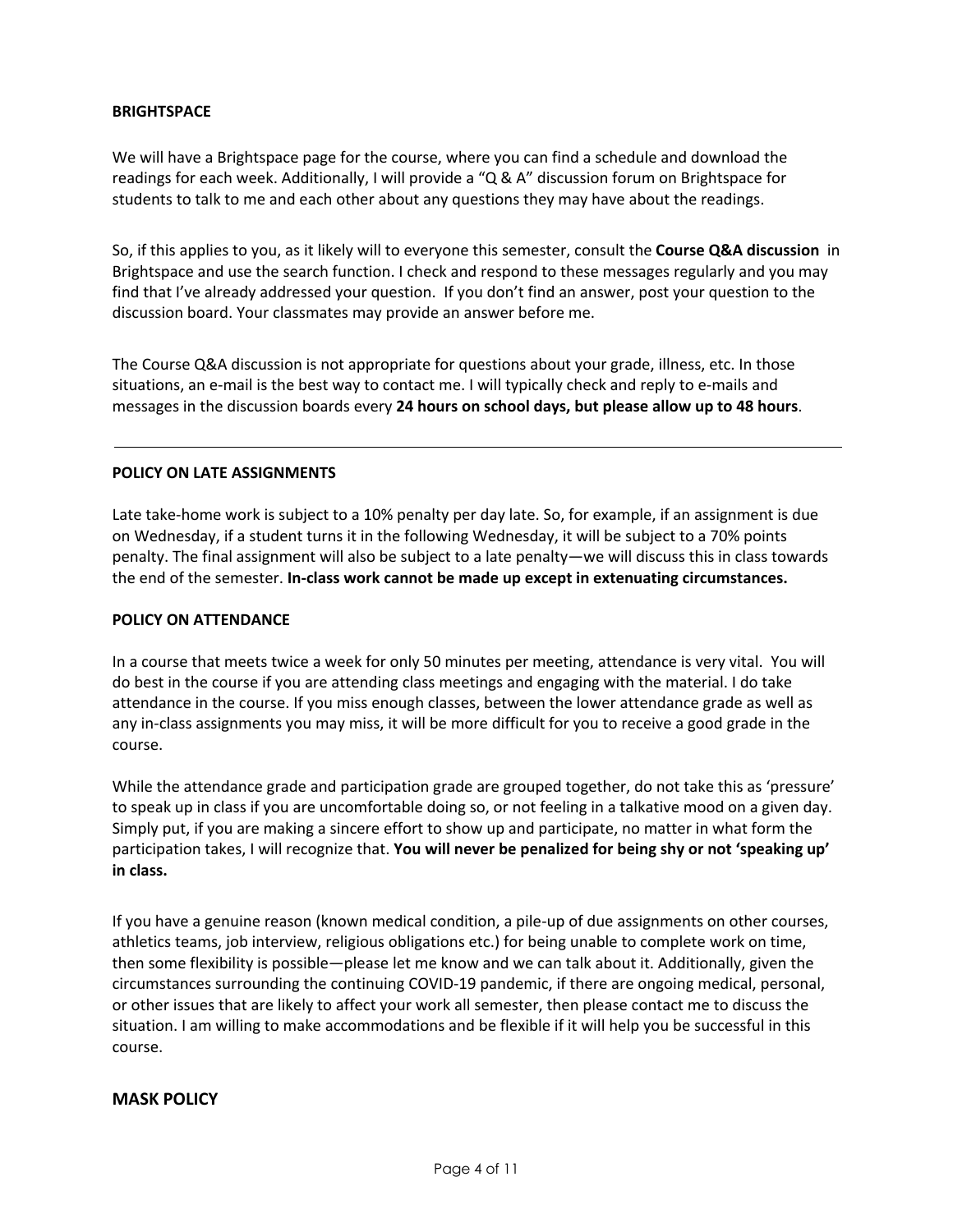Per B.C. provincial public health policy and UVic policy, you are **no longer required to wear a mask in class, however you are highly encouraged to do so. Please be respectful of your classmates if they choose to continue to wear a mask.** The policy on masks in this class will always reflect current provincial and University policy.

# **ACADEMIC INTEGRITY**

It is every student's responsibility to be aware of the university's policies on academic integrity, including policies on **cheating, plagiarism**, **unauthorized use of an editor**, **multiple submission**, and **aiding others to cheat**.

**Policy on Academic Integrity**: web.uvic.ca/calendar/undergrad/info/regulations/academicintegrity.html

If you have any questions or doubts, talk to me, your course instructor. For more information, see uvic.ca/learningandteaching/cac/index.php.

## **Specific Policies for this course:**

- **Assignments**: You must complete all assignments yourself, without any external help or communication, unless the instructions specifically say something else. Your written assignments should be your own original work. You should follow a consistent citation style (e.g. MLA, APA, Chicago) to cite the ideas and words of your research sources. You are free to ask a trusted person to proofread your assignments before you turn them in. This also goes for using any University writing resources. Limited editing of your assignments is permitted but the overwhelming majority of what you turn in must be your own.
- **Reusing past work**: In general, you are prohibited in University courses from turning in work from a past class to your current class, even if you modify it. If you want to build on past research or revisit a topic you've explored in previous courses, please discuss this with me before submitting it.
- **Collaboration and informal peer-review**: The course includes several opportunities for collaboration with your classmates. While study groups and peer-review of written work is encouraged, remember that copying answers is not permitted. If you're unsure about a particular situation, please feel free to ask me ahead of time.

## **ACCESSIBILITY**

Students with diverse learning styles and needs are welcome in this course. In particular, if you have a documented disability or health consideration that may require accommodations, please feel free to approach me and/or the Centre for Accessible Learning (CAL) as soon as possible (uvic.ca/services/cal/). The CAL staff is available by appointment to assess specific needs, provide referrals, and arrange appropriate accommodations. The sooner you let us know your needs, the quicker we can assist you in achieving your learning goals in this course.

## **POSITIVITY AND SAFETY**

The University of Victoria is committed to promoting, providing and protecting a positive and safe learning and working environment for all its members.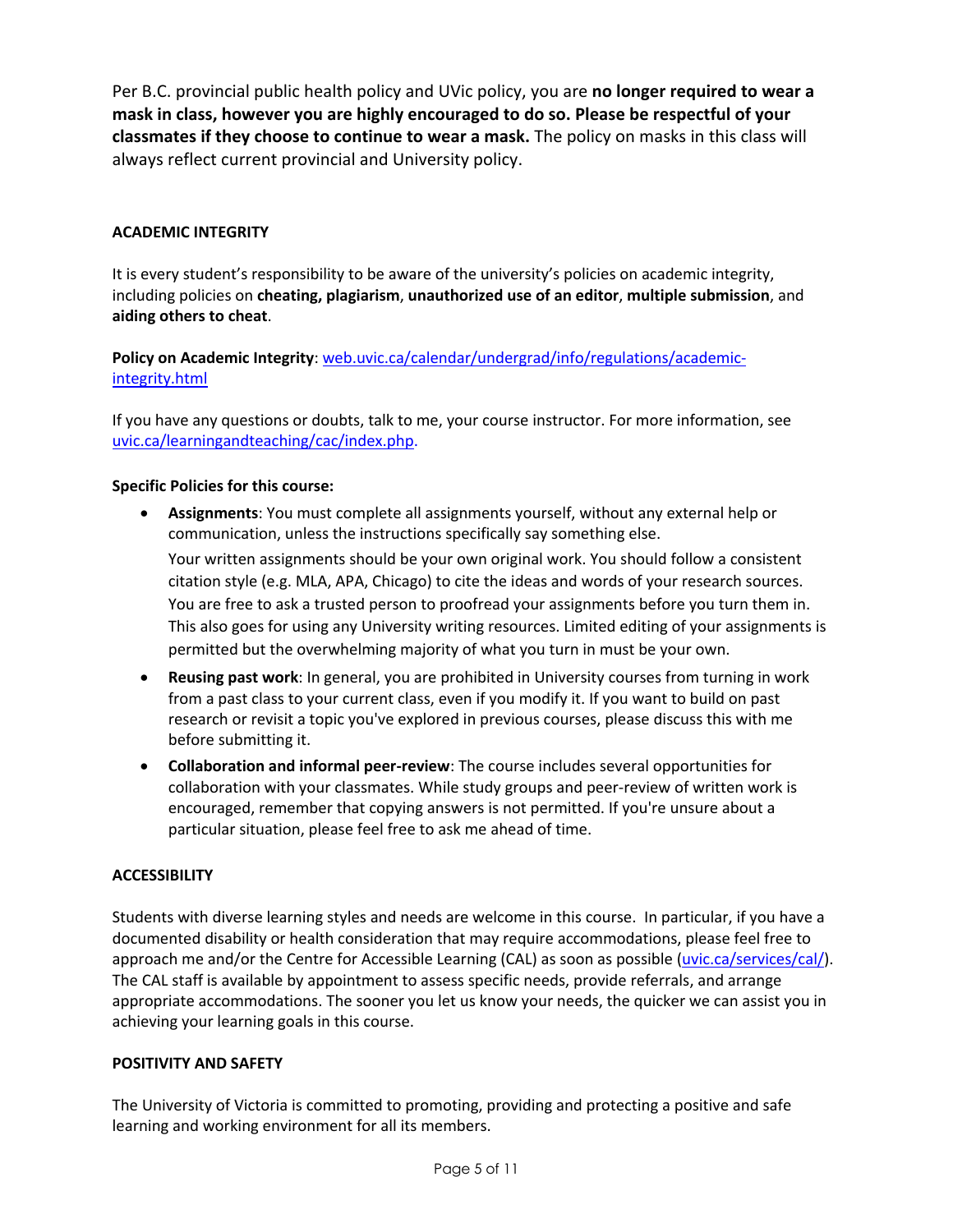## **SEXUALIZED VIOLENCE PREVENTION AND RESPONSE AT UVIC**

UVic takes sexualized violence seriously, and has raised the bar for what is considered acceptable behaviour. We encourage students to learn more about how the university defines sexualized violence and its overall approach by visiting uvic.ca/svp. If you or someone you know has been impacted by sexualized violence and needs information, advice, and/or support please contact the sexualized violence resource office in Equity and Human Rights (EQHR). Whether or not you have been directly impacted, if you want to take part in the important prevention work taking place on campus, you can also reach out:

> Where: Sexualized violence resource office in EQHR; Sedgewick C119 Phone: 250.721.8021 Email: svpcoordinator@uvic.ca Web: uvic.ca/svp

# **COURSE EXPERIENCE SURVEY (CES)**

I value your feedback on this course. There will be two opportunities to provide feedback—the first opportunity will take place around Week 7 and will provide an opportunity for you to give feedback on the course so far—this will help me to make adjustments going forward. Additionally, towards the end of term, as in all other courses at UVic, you will have the opportunity to complete an anonymous survey regarding your learning experience (CES). The survey is vital to providing feedback to me regarding the course and my teaching, as well as to help the department improve the overall program for students in the future. The survey is accessed online and can be done on your laptop, tablet, or mobile device. I will remind you and provide you with more detailed information nearer the time but please be thinking about this important activity during the course.

## **WEEKLY CALENDAR**

| <b>WEEK</b> | <b>DATE</b>                                             |                                                                                                                                                                                                                                                                                                                                                                                                                              |
|-------------|---------------------------------------------------------|------------------------------------------------------------------------------------------------------------------------------------------------------------------------------------------------------------------------------------------------------------------------------------------------------------------------------------------------------------------------------------------------------------------------------|
| 1           | $1/10$ & $1/13$<br>$(1/10 \& 1/13)$<br>online via Zoom) | <b>Introduction to Indigenous Geographies</b><br><b>Reading:</b><br>Herman, R. Douglas K. "Reflections on the importance of indigenous<br>geography." American Indian Culture and Research Journal (2008).                                                                                                                                                                                                                   |
| 2           | $1/17$ & $1/20$<br>(1/17 & 1/20)<br>online via Zoom)    | 'Other' Geographies, Decolonial Geographies<br><b>Readings:</b><br>Curley, Andrew, and Sara Smith. "Against colonial grounds: Geography on<br>Indigenous lands." Dialogues in Human Geography 10, no. 1 (2020): 37-40.<br>Hunt, Dallas, and Shaun A. Stevenson. "Decolonizing geographies of power:<br>Indigenous digital counter-mapping practices on Turtle Island." Settler Colonial<br>Studies 7, no. 3 (2017): 372-392. |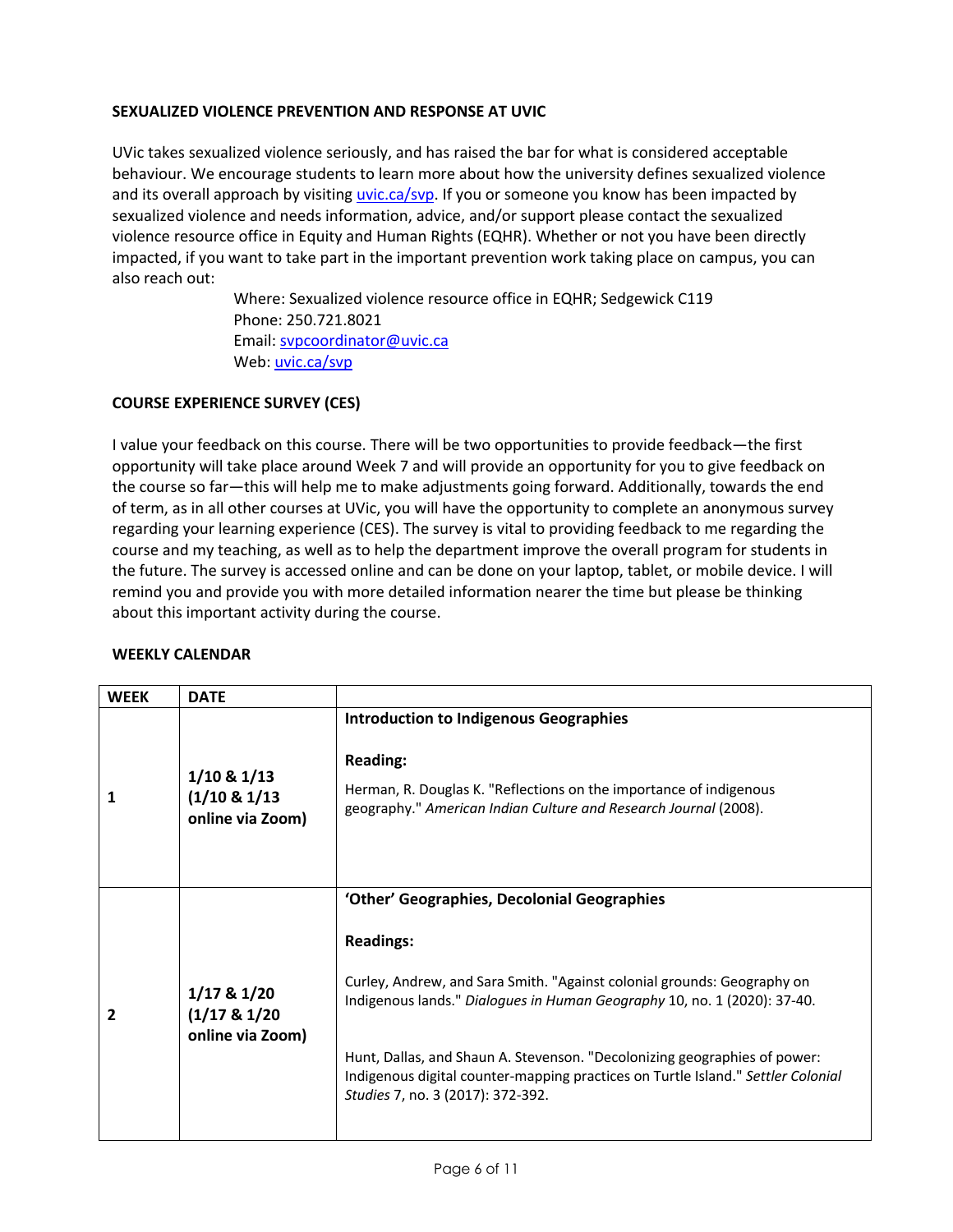|   |                | Hunt, Sarah. "Ontologies of indigeneity: The politics of embodying a                                                                   |
|---|----------------|----------------------------------------------------------------------------------------------------------------------------------------|
|   |                | concept." Cultural geographies 21, no. 1 (2014): 27-32.                                                                                |
|   |                |                                                                                                                                        |
|   |                | <b>Feminist Indigenous Geographies</b>                                                                                                 |
|   |                | <b>Readings:</b>                                                                                                                       |
|   |                |                                                                                                                                        |
| 3 | 1/24 & 1/27    | Goeman, Mishuana R. "Notes toward a Native feminism's spatial<br>practice." Wicazo Sa Review 24, no. 2 (2009): 169-187.                |
|   |                |                                                                                                                                        |
|   |                | Trask, Haunani-Kay. "Feminism and indigenous Hawaiian nationalism." Signs:                                                             |
|   |                | Journal of women in culture and society 21, no. 4 (1996): 906-916.                                                                     |
|   | 1/30           |                                                                                                                                        |
|   |                | Last day to add Spring Term courses<br>'Non-Contiguous' Indigenous Geographies                                                         |
|   |                |                                                                                                                                        |
|   |                | <b>Readings:</b>                                                                                                                       |
|   |                | Chapter 1, Chang, David A. The world and all the things upon it: Native Hawaiian                                                       |
|   |                | geographies of exploration. U of Minnesota Press, 2016.                                                                                |
| 4 | $1/30$ & $2/3$ | Smith, Jen Rose. ""Exceeding Beringia": Upending universal human events and                                                            |
|   |                | wayward transits in Arctic spaces." Environment and Planning D: Society and                                                            |
|   |                | Space 39, no. 1 (2021): 158-175.                                                                                                       |
|   |                |                                                                                                                                        |
|   |                |                                                                                                                                        |
|   |                | <b>Indigenous Cartographies</b>                                                                                                        |
|   |                | <b>Readings:</b>                                                                                                                       |
|   |                |                                                                                                                                        |
|   |                | 'Gendered Geographies and Narrative Markings' in Goeman,<br>Mishuana. Mark my words: Native women mapping our nations. U of            |
|   |                | Minnesota Press, 2013.                                                                                                                 |
|   |                |                                                                                                                                        |
|   |                | Lucchesi, Annita Hetoevehotohke'E. ""Indians don't make maps":<br>Indigenous cartographic traditions and innovations." American Indian |
| 5 | $2/7$ & $2/10$ | Culture and Research Journal 42, no. 3 (2018): 11-26.                                                                                  |
|   |                | Smiles, Deondre, 2021. Repatriation and Erasing the Past by Elizabeth                                                                  |
|   |                | Weiss and James W. Springer. Transmotion 7 (1): 221-228.                                                                               |
|   |                | https://journals.kent.ac.uk/index.php/transmotion/article/view/993/1919                                                                |
|   |                |                                                                                                                                        |
|   |                |                                                                                                                                        |
|   |                |                                                                                                                                        |
|   |                |                                                                                                                                        |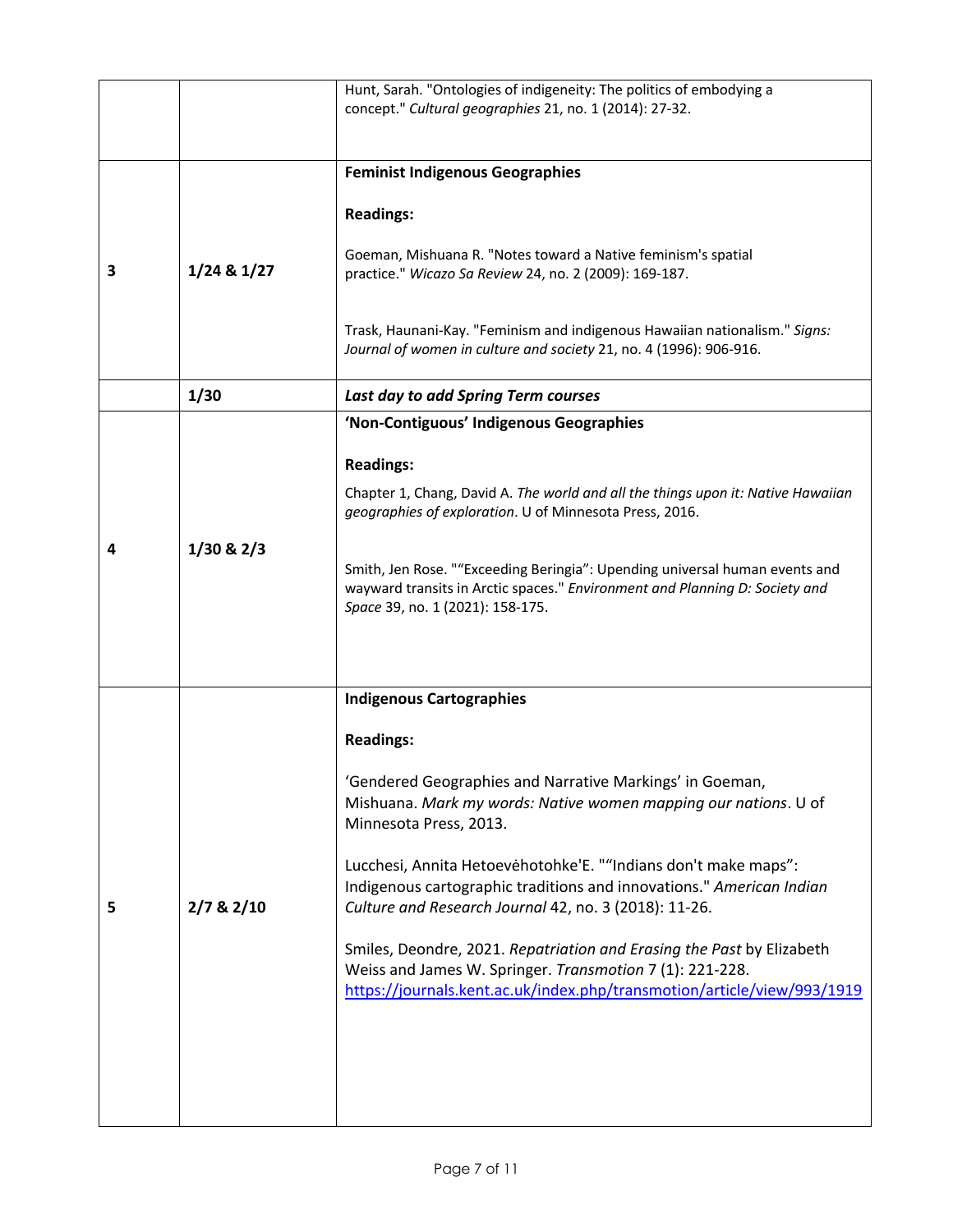|                         |                                                                      | <b>Contact Zones between Indigenous geographies and Geography</b>                                                                                                                                                                                                                                                                                                                                                                                                                                                                                                                       |
|-------------------------|----------------------------------------------------------------------|-----------------------------------------------------------------------------------------------------------------------------------------------------------------------------------------------------------------------------------------------------------------------------------------------------------------------------------------------------------------------------------------------------------------------------------------------------------------------------------------------------------------------------------------------------------------------------------------|
| 6                       | $2/14$ & $2/17$                                                      | <b>Readings:</b><br>Louis, Renee Pualani, and Zoltán Grossman. "Indigenous methods and<br>research with Indigenous communities." Research ethics for human<br>geography: A handbook for students (2020): 143.<br>Mychalejko, Cyril, and Ramor Ryan. "US military funded mapping project<br>in Oaxaca." Z Magazine 22, no. 4 (2009).<br>'Letters from Oaxaca' in Wainwright, Joel. Geopiracy: Oaxaca, militant<br>empiricism, and geographical thought. Palgrave Macmillan, 2013.<br>AAG-IPSG's Declaration of Key Questions about Research Ethics with<br><b>Indigenous Communities</b> |
| $\overline{\mathbf{z}}$ | <b>READING BREAK</b>                                                 | <b>NO CLASS</b>                                                                                                                                                                                                                                                                                                                                                                                                                                                                                                                                                                         |
| 8                       | 2/28 & 3/3<br>$(2/28 -$<br>asynchronous<br>class, 3/3-Zoom<br>class) | <b>Indigenous Counter-Mapping</b><br><b>Readings:</b><br>Louis, Renee Pualani, Jay T. Johnson, and Albertus Hadi Pramono.<br>"Introduction: Indigenous cartographies and counter-<br>mapping." Cartographica: The International Journal for Geographic<br>Information and Geovisualization 47, no. 2 (2012): 77-79.<br>Wainwright, Joel, and Joe Bryan. "Cartography, territory, property:<br>postcolonial reflections on indigenous counter-mapping in Nicaragua and<br>Belize." cultural geographies 16, no. 2 (2009): 153-178.                                                       |
|                         | 2/28                                                                 | Last day to drop Spring Term courses without penalty of failure                                                                                                                                                                                                                                                                                                                                                                                                                                                                                                                         |
| 9                       | $3/7$ & $3/10$                                                       | <b>Indigenous STS</b><br><b>Readings:</b><br>Smiles, Deondre. "" to the Grave"-Autopsy, settler structures, and<br>indigenous counter-conduct." Geoforum 91 (2018): 141-150.<br>TallBear, Kim. "Genomic articulations of indigeneity." Social Studies of<br>Science 43, no. 4 (2013): 509-533.                                                                                                                                                                                                                                                                                          |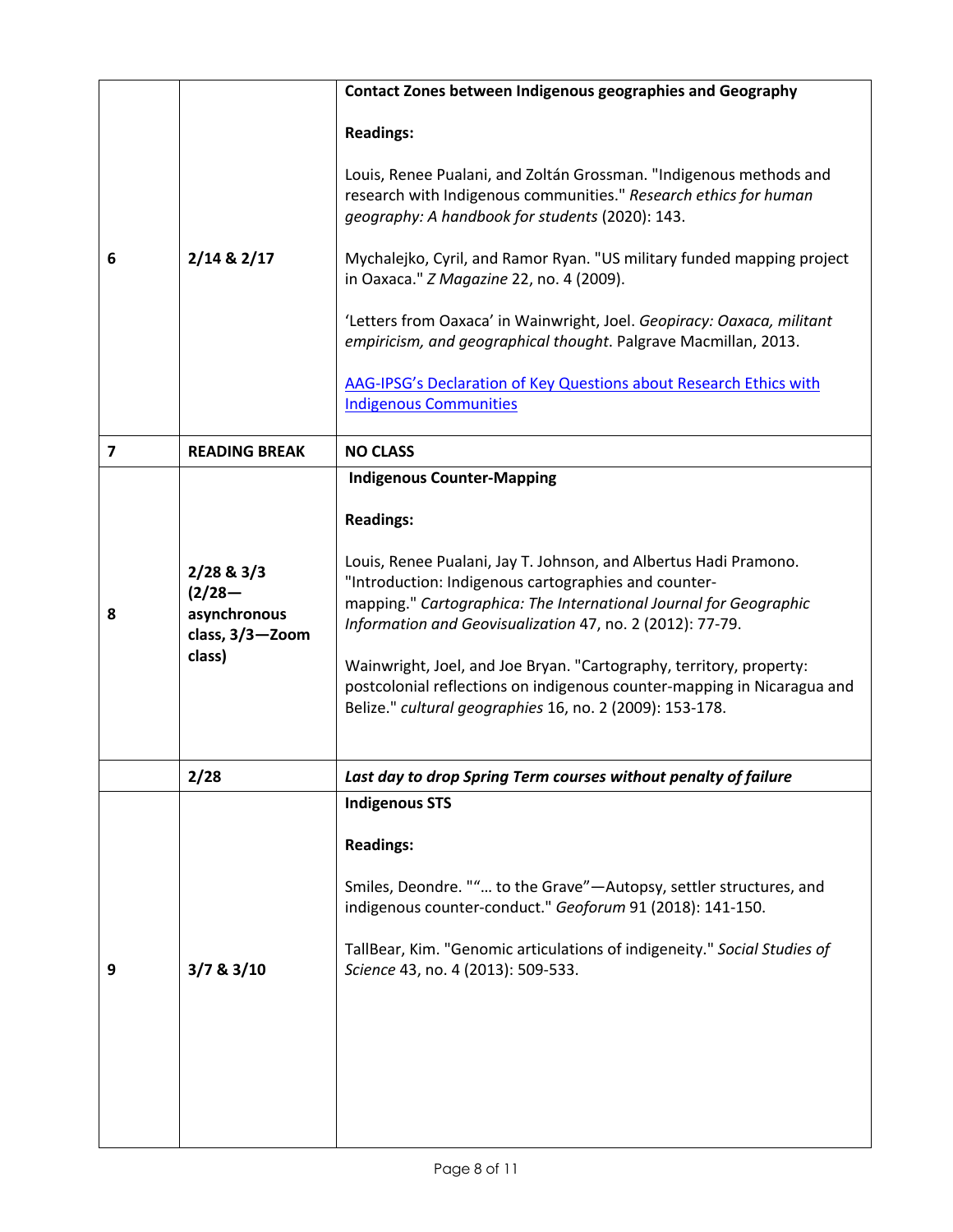| 10 | $3/14$ & $3/17$                                       | <b>Indigenous Health Geographies</b><br>3/14 Guest Lecture: Dr. Chantelle Richmond (Anishinaabe), University of<br><b>Western Ontario</b><br><b>Readings:</b><br>Richmond, Chantelle, and Elana Nightingale. "Introduction to special<br>section: Geographies of Indigenous health and wellness." The Canadian<br>Geographer/Le Géographe canadien 65, no. 1 (2021): 4-7.<br>Richmond, Chantelle. "The relatedness of people, land, and health: stories<br>from Anishinabe Elders." Determinants of indigenous peoples' health:<br>Beyond the social (2018): 167-185.<br>Richmond, Chantelle AM, and Katie Big-Canoe. "The geographies of<br>Indigenous health." In Routledge handbook of health geography, pp. 179-<br>188. Routledge, 2018.          |
|----|-------------------------------------------------------|--------------------------------------------------------------------------------------------------------------------------------------------------------------------------------------------------------------------------------------------------------------------------------------------------------------------------------------------------------------------------------------------------------------------------------------------------------------------------------------------------------------------------------------------------------------------------------------------------------------------------------------------------------------------------------------------------------------------------------------------------------|
| 11 | $3/21$ & $3/24$                                       | <b>Indigenous Geographies of the Global South</b><br>3/24 Guest Lecture: Dr. Alexandra Giancarlo, University of Calgary<br><b>Readings:</b><br>Gergan, Mabel D. "Precarity and possibility: On being young and<br>indigenous in Sikkim, India." Himalaya 34, no. 2 (2014): 67-80.<br>Giancarlo, Alexandra, Janice Forsyth, Braden Te Hiwi, and Taylor McKee.<br>"Methodology and Indigenous memory: using photographs to anchor<br>critical reflections on Indian residential school experiences." Visual<br>Studies (2021): 1-15.<br>Ioris, Antonio AR, Tonico Benites, and Jones D. Goettert. "Challenges and<br>contribution of indigenous geography: Learning with and for the Kaiowa-<br>Guarani of South America." Geoforum 102 (2019): 137-141. |
| 12 | 3/28 & 3/31<br>(Meeting at Mt.<br><b>Tolmie 3/28)</b> | <b>Outer Space</b><br>3/31 Guest Lecture: Jugal Patel, McGill University<br><b>Readings:</b><br>Gorman, Alice. "The cultural landscape of interplanetary space." Journal<br>of Social Archaeology 5, no. 1 (2005): 85-107.<br>Marshall, Alan. "Development and imperialism in space." Space Policy 11,<br>no. 1 (1995): 41-52.<br>Smiles, D, 2020. "The Settler Logics of (Outer) Space." Society+Space Blog.<br>https://www.societyandspace.org/articles/the-settler-logics-of-outer-<br>space                                                                                                                                                                                                                                                        |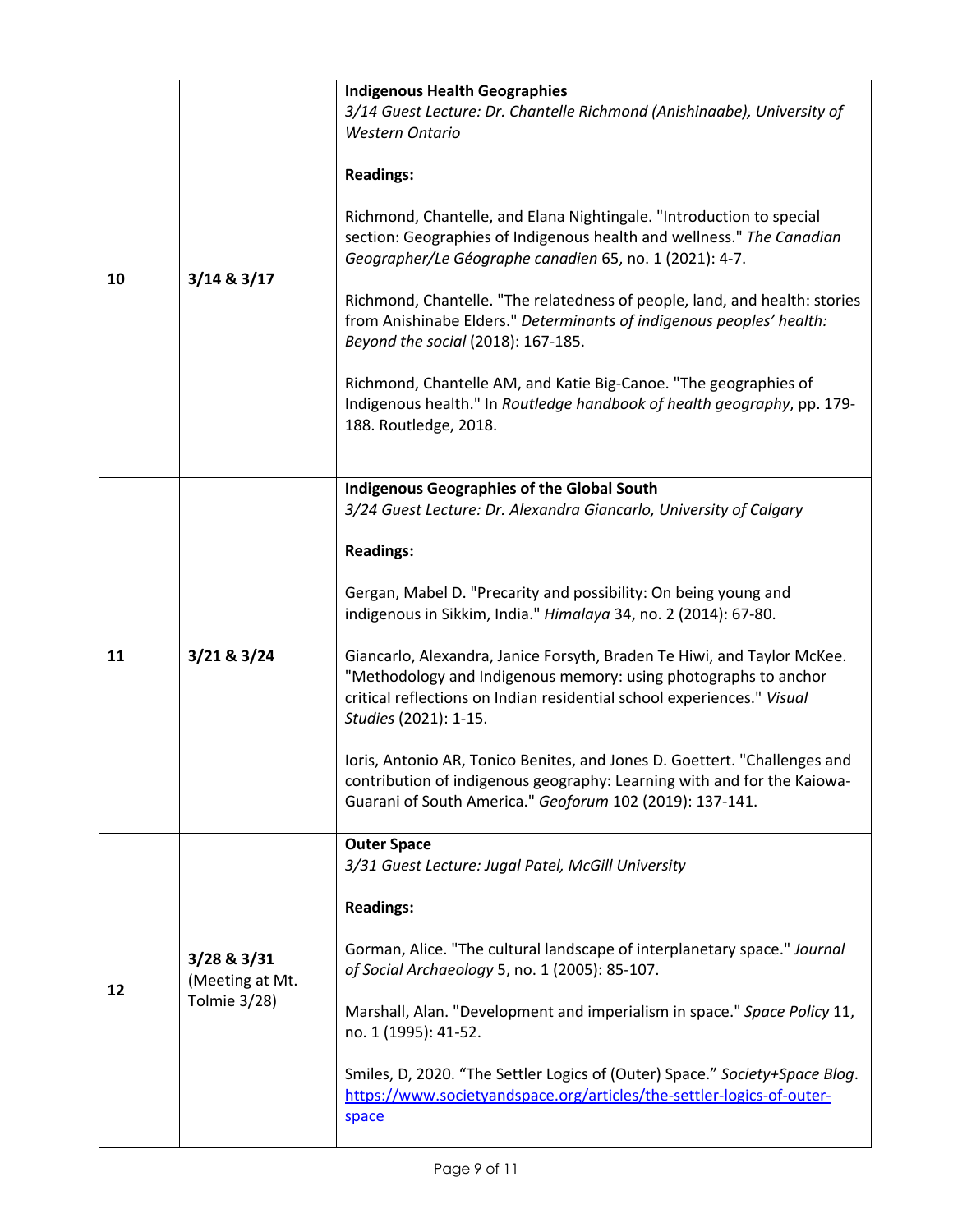|               |                                             | 'The Space NDN's Star Map' by Lou Cornum |
|---------------|---------------------------------------------|------------------------------------------|
| 13            | 4/48.4/7<br>(Meeting at<br>Cadboro Bay 4/4) | <b>Geographic Indigenous Futures</b>     |
| <b>Finals</b> | 4/25 @ 11:59 PDT                            | <b>Final Papers/Projects Due</b>         |

#### **DISCLAIMER**

**The above schedule, policies, procedures, and assignments in this course are subject to change in the event of extenuating circumstances. Any changes will be communicated to students ahead of time and will not result in extra burden to students.**

# **FACULTY FEEDBACK AND RESPONSE TIME:**

The following list will give you an idea of my intended availability throughout the course.

## **Grading and Feedback:**

Most assignments are small and will usually be graded within a few days. For any larger assignments, you can generally expect feedback within **7 days**.

#### **E-mail:**

I will typically respond to e-mails within **24 hours on school days, but please allow up to 48 hours. I do not mind being e-mailed on the weekends, but I do ask that you reserve this to emergencies/urgent situations only.**

## **Office Hours:**

I will offer office hours in person, and virtually through Zoom. **Please attend office hours if you have questions and are able to attend—doing so will help me to get to know you better as a student and can allow me to provide more one-on-one help with course concepts.**

## **OTHER TOPICS**

## **Email/In-Person Decorum:**

Professional communication is expected at all times; I will always treat you with respect in my communications, so I ask that you do the same. Feel free to address me by my first name in e-mail communications or in person (i.e. Dear Deondre), but **please do address me by name**. If you want to use an honorific, "Dr. Smiles" works fine in all communications.

When e-mailing me, please include "GEOG 391" in the subject line so that I know it is regarding class. The exception is if you are messaging me on Brightspace, it will automatically let me know.

## **DISCUSSION, COMMUNICATION AND WRITING GUIDELINES**

The following are general expectations for how we should communicate as a class. Above all, please remember to be respectful and thoughtful.